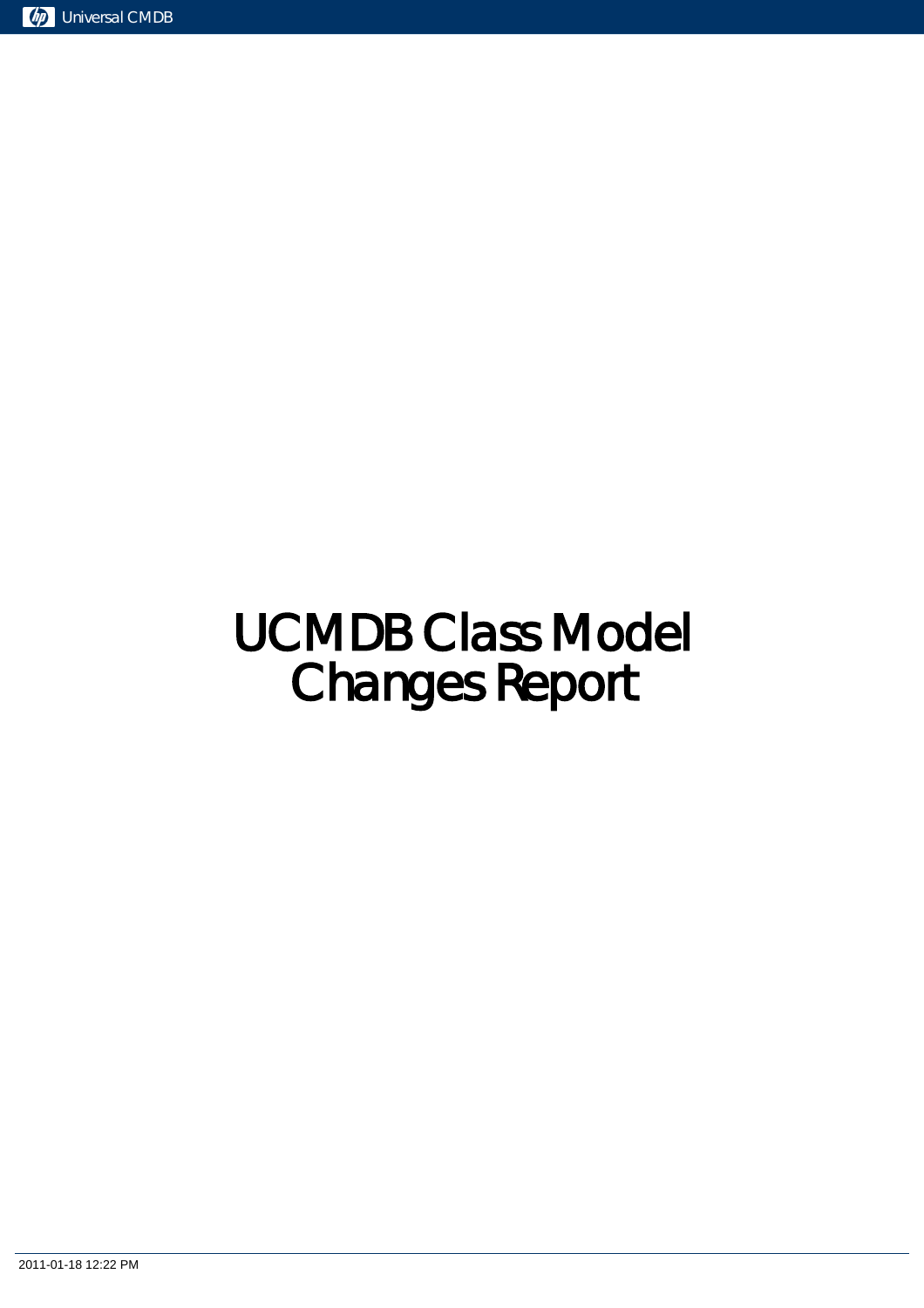# **Table of Contents**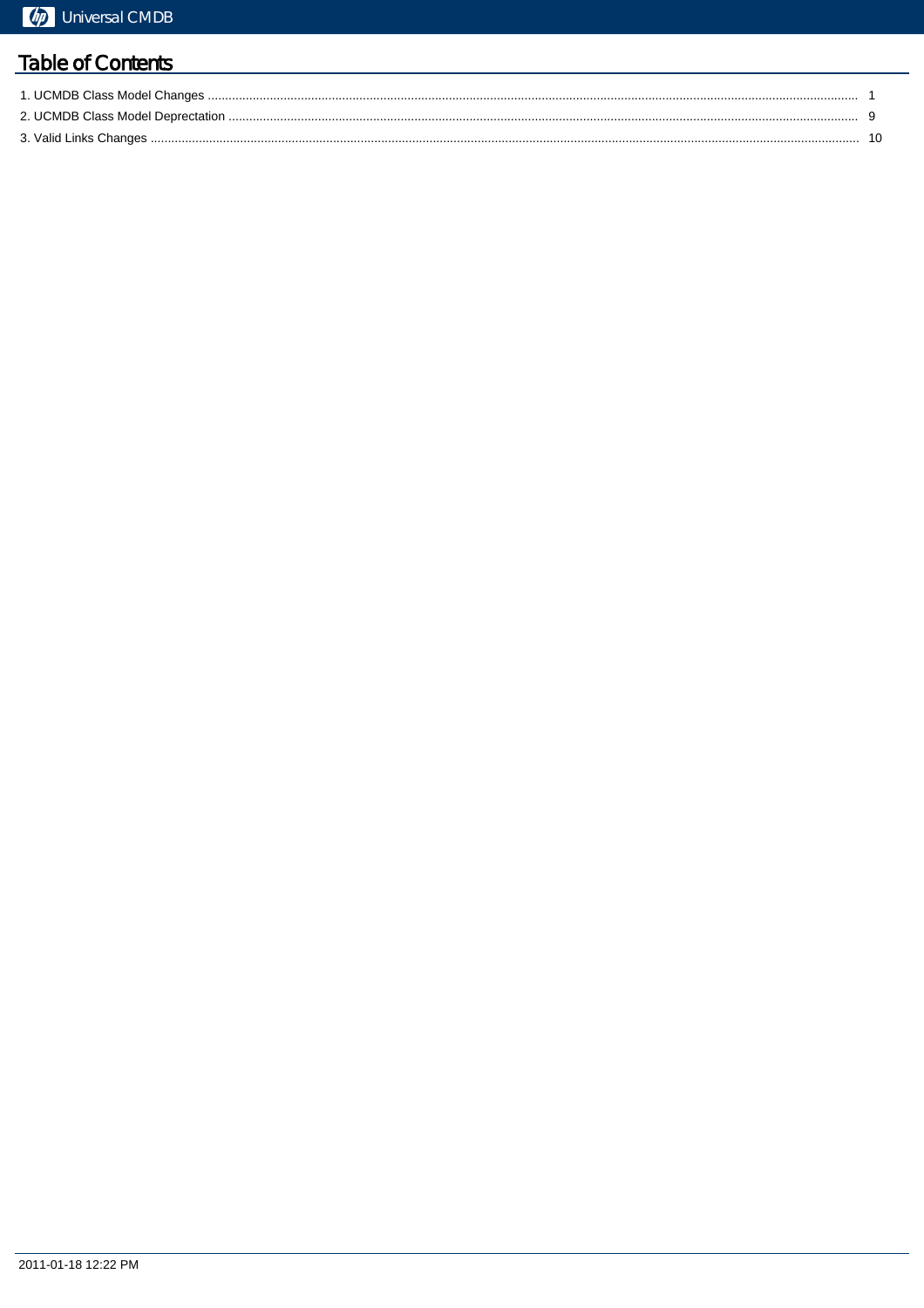## 1. UCMDB Class Model Changes

This section shows the changes in classes (objects, relations, and valid relations) in UCMDB version 9.00 by comparison with version 8.x Changes include renamed class and attribute names, hierarchical changes, new classes and attributes, and so on. In version 9.00, every class is included either in the BTO data model (BDM) or in the CMS data model. A class that is included in BDM is used by various products in the HP portfolio; a CMS class is not included in BDM and actually extends the BDM model.

#### 1.1 CI Type Changes

|                   | CI Type: acl (acl)                                      |                                                      |                |         | Change Status: Modified |
|-------------------|---------------------------------------------------------|------------------------------------------------------|----------------|---------|-------------------------|
| Description:      |                                                         |                                                      |                |         |                         |
| Scope:            |                                                         | <b>CMS</b>                                           | Previous Name: |         |                         |
| Parent:           |                                                         | Configuration (configuration)                        |                |         |                         |
|                   | <b>CI Type: action (action)</b>                         |                                                      |                |         | Change Status: Modified |
|                   | Description: A MAM event system action                  |                                                      |                |         |                         |
|                   |                                                         | <b>CMS</b>                                           | Previous Name: |         |                         |
| Scope:<br>Parent: |                                                         | Configuration (configuration)                        |                |         |                         |
|                   |                                                         |                                                      |                |         |                         |
|                   | <b>CI Type: actiondefinition (actiondefinition)</b>     |                                                      |                |         | Change Status: Modified |
|                   | Description: defines an action at MAM event system      |                                                      |                |         |                         |
| Scope:            |                                                         | <b>CMS</b>                                           | Previous Name: |         |                         |
| Parent:           |                                                         | Configuration (configuration)                        |                |         |                         |
|                   |                                                         | CI Type: actioninvocationdata (actioninvocationdata) |                |         | Change Status: Modified |
| Description:      |                                                         |                                                      |                |         |                         |
|                   |                                                         |                                                      |                |         |                         |
| Scope:<br>Parent: |                                                         | <b>CMS</b><br>Configuration (configuration)          | Previous Name: |         |                         |
|                   |                                                         |                                                      |                |         |                         |
|                   | CI Type: actionkey (actionkey)                          |                                                      |                |         | Change Status: Modified |
|                   | Description: A MAM event system action key              |                                                      |                |         |                         |
| Scope:            |                                                         | <b>CMS</b>                                           | Previous Name: |         |                         |
| Parent:           |                                                         | Configuration (configuration)                        |                |         |                         |
|                   |                                                         |                                                      |                |         | Change Status: Modified |
|                   | <b>CI Type: actionrepository (actionrepository)</b>     |                                                      |                |         |                         |
| Description:      |                                                         |                                                      |                |         |                         |
| Scope:            |                                                         | <b>CMS</b>                                           | Previous Name: |         |                         |
| Parent:           |                                                         | Configuration (configuration)                        |                |         |                         |
|                   | CI Type: adapter_config (adapter_config)                |                                                      |                |         | Change Status: Modified |
| Description:      |                                                         |                                                      |                |         |                         |
| Scope:            |                                                         | <b>CMS</b>                                           | Previous Name: |         |                         |
|                   |                                                         |                                                      |                |         |                         |
|                   | Attribute: Fields XML (fields_xml)                      |                                                      |                |         | Change Status: Added    |
|                   | Description:                                            |                                                      |                |         |                         |
|                   | Scope:                                                  | CMS                                                  | Data Type:     | xml     |                         |
|                   | Attribute: hidden (hidden)                              |                                                      |                |         | Change Status: Added    |
|                   |                                                         | Description: If true, hides this Adapter from UI     |                |         |                         |
|                   | Scope:                                                  | CMS                                                  | Data Type:     | boolean |                         |
|                   |                                                         |                                                      |                |         |                         |
|                   | CI Type: affectednodes (affectednodes)                  |                                                      |                |         | Change Status: Modified |
|                   | Description: definition of affected node of correlation |                                                      |                |         |                         |
| Scope:            |                                                         | <b>CMS</b>                                           | Previous Name: |         |                         |
| Parent:           |                                                         | Configuration (configuration)                        |                |         |                         |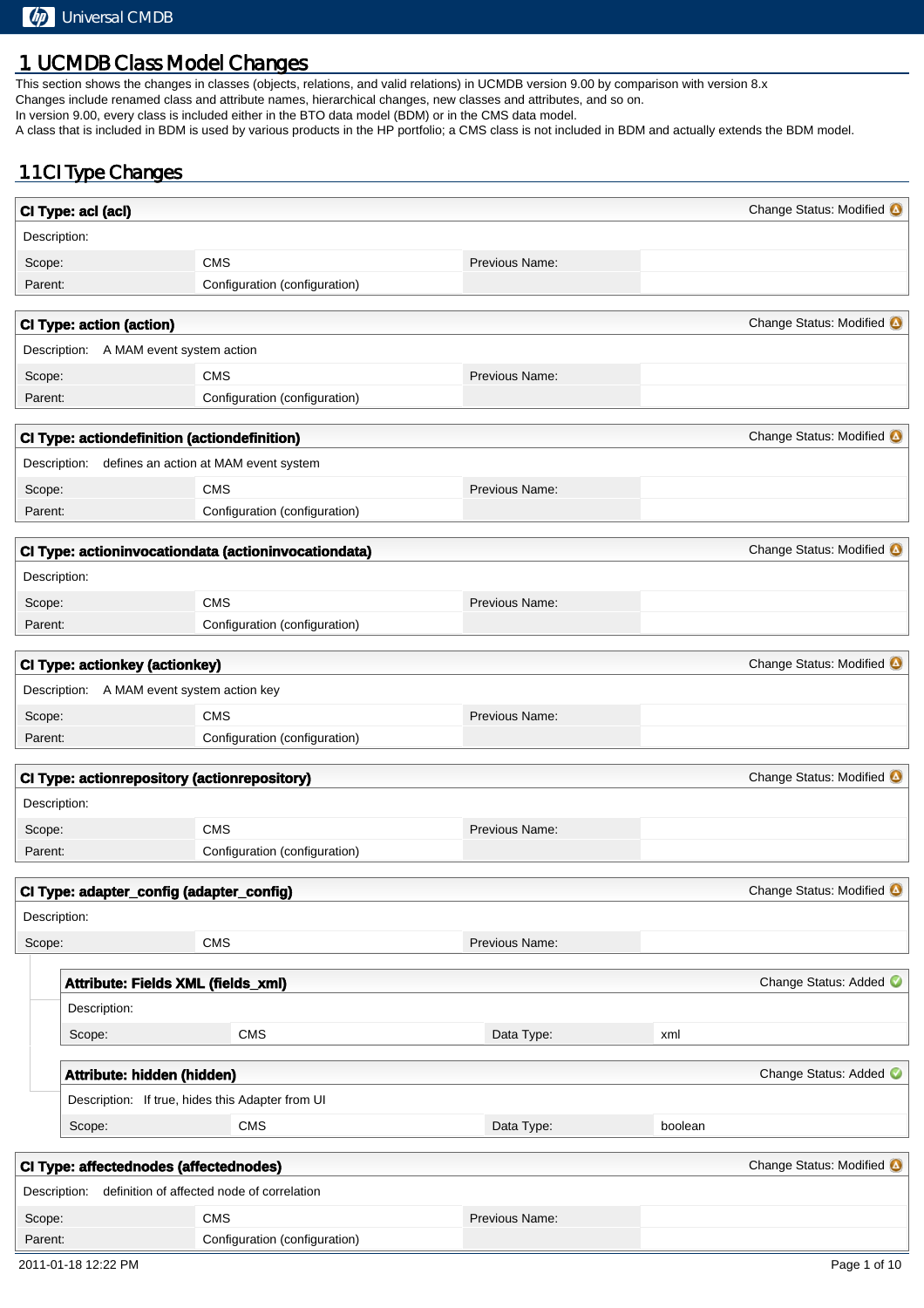| $\overline{d}$ | <b>Universal CMDB</b>                     |                                                                                                                                                                                                                                                   |                |             |                           |
|----------------|-------------------------------------------|---------------------------------------------------------------------------------------------------------------------------------------------------------------------------------------------------------------------------------------------------|----------------|-------------|---------------------------|
|                | CI Type: chart (chart)                    |                                                                                                                                                                                                                                                   |                |             | Change Status: Modified   |
| Description:   |                                           |                                                                                                                                                                                                                                                   |                |             |                           |
| Scope:         |                                           | <b>CMS</b>                                                                                                                                                                                                                                        | Previous Name: |             |                           |
| Parent:        |                                           | Configuration (configuration)                                                                                                                                                                                                                     |                |             |                           |
|                |                                           | CI Type: circular properties (circularproperties)                                                                                                                                                                                                 |                |             | Change Status: Modified   |
| Description:   | manual node properties                    |                                                                                                                                                                                                                                                   |                |             |                           |
| Scope:         |                                           | <b>CMS</b>                                                                                                                                                                                                                                        | Previous Name: |             |                           |
| Parent:        |                                           | Configuration (configuration)                                                                                                                                                                                                                     |                |             |                           |
|                |                                           |                                                                                                                                                                                                                                                   |                |             |                           |
|                | CI Type: column (column)                  |                                                                                                                                                                                                                                                   |                |             | Change Status: Modified   |
| Description:   |                                           |                                                                                                                                                                                                                                                   |                |             |                           |
| Scope:         |                                           | <b>CMS</b>                                                                                                                                                                                                                                        | Previous Name: |             |                           |
| Parent:        |                                           | Configuration (configuration)                                                                                                                                                                                                                     |                |             |                           |
|                | <b>CI Type: Composition (composition)</b> |                                                                                                                                                                                                                                                   |                |             | Change Status: Modified   |
| Description:   |                                           | Represents a relation between 2 objects where one is contained within the other, and the included object can not exist without its container.<br>Therefore, when the container is deleted, all its contained object will be automatically removed |                |             |                           |
| Scope:         |                                           | <b>BDM</b>                                                                                                                                                                                                                                        | Previous Name: | container_f |                           |
|                |                                           |                                                                                                                                                                                                                                                   |                |             |                           |
|                | <b>CI Type: condition (condition)</b>     |                                                                                                                                                                                                                                                   |                |             | Change Status: Modified   |
|                | Description: A MAM event system condition |                                                                                                                                                                                                                                                   |                |             |                           |
| Scope:         |                                           | <b>CMS</b>                                                                                                                                                                                                                                        | Previous Name: |             |                           |
| Parent:        |                                           | Configuration (configuration)                                                                                                                                                                                                                     |                |             |                           |
|                |                                           | CI Type: Configuration Bundle (configuration_bundle)                                                                                                                                                                                              |                |             | Change Status: Modified   |
|                |                                           |                                                                                                                                                                                                                                                   |                |             |                           |
| Description:   | Bundles configuration items               |                                                                                                                                                                                                                                                   |                |             |                           |
| Scope:         |                                           | <b>CMS</b>                                                                                                                                                                                                                                        | Previous Name: |             |                           |
|                |                                           |                                                                                                                                                                                                                                                   |                |             |                           |
|                | <b>Attribute: Name (name)</b>             |                                                                                                                                                                                                                                                   |                |             | Change Status: Modified @ |
|                | Description:                              |                                                                                                                                                                                                                                                   |                |             |                           |
|                | Qualifiers:                               | Removed: ID_ATTRIBUTE, REQUIRED_ATTRIBUTE                                                                                                                                                                                                         |                |             |                           |
|                | Scope:                                    | <b>BDM</b>                                                                                                                                                                                                                                        |                |             |                           |
|                |                                           | CI Type: ConfigurationItem (configuration_item)                                                                                                                                                                                                   |                |             | Change Status: Modified   |
| Description:   |                                           |                                                                                                                                                                                                                                                   |                |             |                           |
| Scope:         |                                           | <b>BDM</b>                                                                                                                                                                                                                                        | Previous Name: | it_world    |                           |
|                |                                           |                                                                                                                                                                                                                                                   |                |             |                           |
|                | <b>CI Type: Containment (containment)</b> |                                                                                                                                                                                                                                                   |                |             | Change Status: Modified   |
| Description:   |                                           |                                                                                                                                                                                                                                                   |                |             |                           |
| Scope:         |                                           | <b>BDM</b>                                                                                                                                                                                                                                        | Previous Name: | contained   |                           |
| Parent:        |                                           | Managed Relationship<br>(managed_relationship)                                                                                                                                                                                                    |                |             |                           |
|                | CI Type: Data (data)                      |                                                                                                                                                                                                                                                   |                |             | Change Status: Modified   |
| Description:   |                                           |                                                                                                                                                                                                                                                   |                |             |                           |
| Scope:         |                                           | <b>CMS</b>                                                                                                                                                                                                                                        | Previous Name: |             |                           |
|                |                                           |                                                                                                                                                                                                                                                   |                |             |                           |
|                |                                           | Attribute: Allow CI Update (data_allow_auto_discovery)                                                                                                                                                                                            |                |             | Change Status: Modified   |
|                | Description:<br>Qualifiers:               | Added: HIDDEN_ATTRIBUTE, DEPRECATION                                                                                                                                                                                                              |                |             |                           |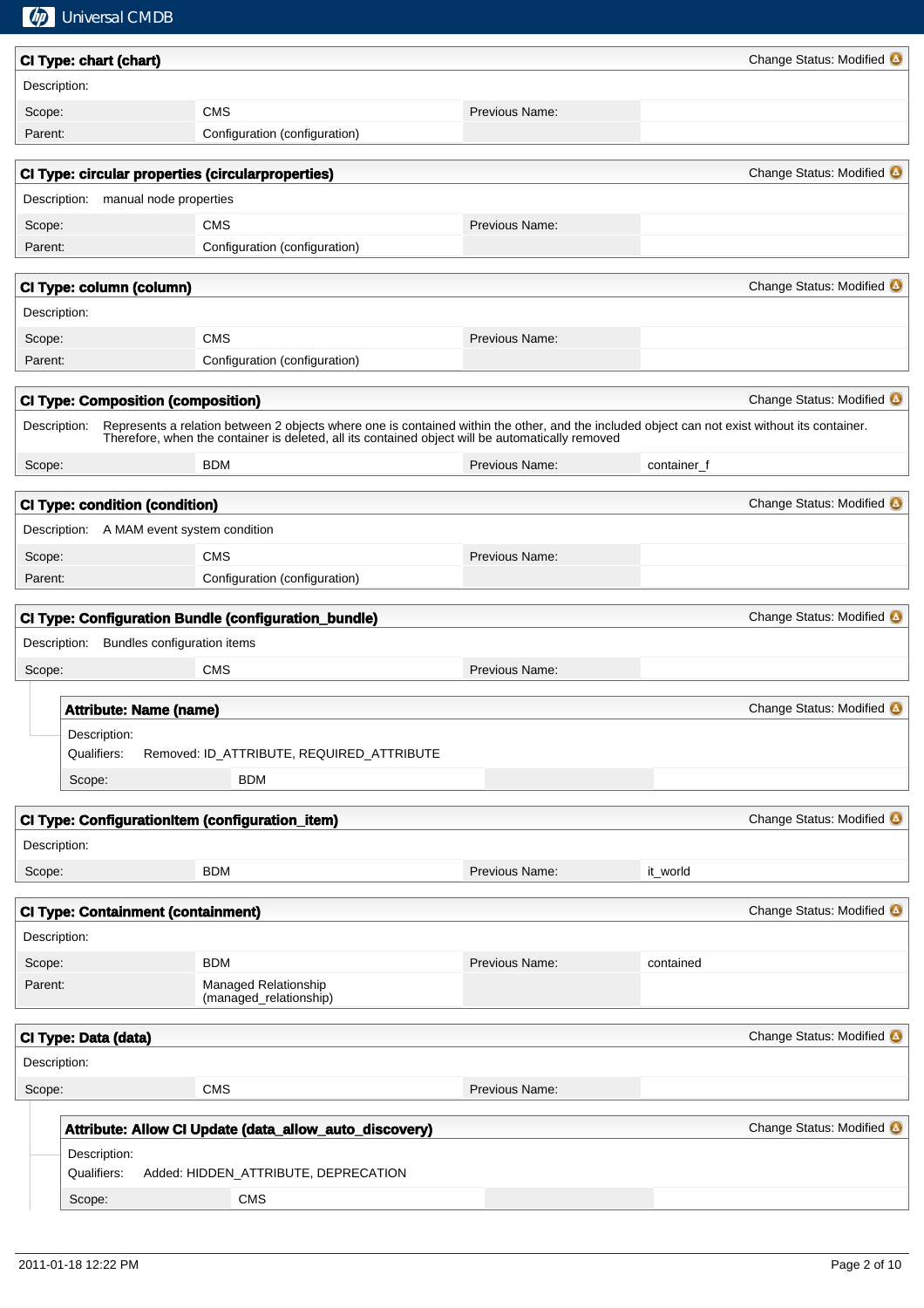| $\varphi$ | <b>Universal CMDB</b>                 |                                                                                                  |                |                  |                         |
|-----------|---------------------------------------|--------------------------------------------------------------------------------------------------|----------------|------------------|-------------------------|
|           |                                       | <b>Attribute: Description (description)</b>                                                      |                |                  | Change Status: Modified |
|           | Description: Description              |                                                                                                  |                |                  |                         |
|           | Scope:                                | <b>BDM</b>                                                                                       | Previous Name: | data_description |                         |
|           | <b>Attribute: Name (name)</b>         |                                                                                                  |                |                  | Change Status: Modified |
|           | Description:                          |                                                                                                  |                |                  |                         |
|           | Scope:                                | <b>BDM</b>                                                                                       | Previous Name: | data_name        |                         |
|           | Attribute: User Label (user_label)    |                                                                                                  |                |                  | Change Status: Modified |
|           | Description: Used as user label       |                                                                                                  |                |                  |                         |
|           | Scope:                                | <b>BDM</b>                                                                                       |                |                  |                         |
|           |                                       | <b>CI Type: MAM resource (deployedResource)</b>                                                  |                |                  | Change Status: Modified |
|           | Description: MAM's package's resource |                                                                                                  |                |                  |                         |
| Scope:    |                                       | <b>CMS</b>                                                                                       | Previous Name: |                  |                         |
|           |                                       |                                                                                                  |                |                  | Change Status: Modified |
|           |                                       | Attribute: ResourceExtension (new_ext)<br>Description: The resource's file name extension        |                |                  |                         |
|           | Scope:                                | <b>BDM</b>                                                                                       | Previous Name: | ext              |                         |
|           |                                       |                                                                                                  |                |                  |                         |
|           | Description:                          | CI Type: destination_config (destination_config)                                                 |                |                  | Change Status: Modified |
| Scope:    |                                       | <b>CMS</b>                                                                                       | Previous Name: |                  |                         |
|           |                                       |                                                                                                  |                |                  |                         |
|           |                                       | Attribute: Attribute Values XML (attribute_values)                                               |                |                  | Change Status: Added    |
|           | Description:                          |                                                                                                  |                |                  |                         |
|           | Scope:                                | <b>CMS</b>                                                                                       | Data Type:     | xml              |                         |
|           |                                       | Attribute: credentials_id (credentials_id)                                                       |                |                  | Change Status: Added    |
|           |                                       | Description: Reference to the credentials dictionary entry                                       |                |                  |                         |
|           | Scope:                                | <b>CMS</b>                                                                                       | Data Type:     | string           |                         |
|           | Attribute: hidden (hidden)            |                                                                                                  |                |                  | Change Status: Added    |
|           |                                       | Description: If true, hides this DataStore from UI                                               |                |                  |                         |
|           | Scope:                                | <b>CMS</b>                                                                                       | Data Type:     | boolean          |                         |
|           | Attribute: is_enabled (is_enabled)    |                                                                                                  |                |                  | Change Status: Added    |
|           |                                       | Description: If false, this datastore will not participate in TQL calculation                    |                |                  |                         |
|           | Scope:                                | <b>CMS</b>                                                                                       | Data Type:     | boolean          |                         |
|           |                                       | Attribute: probe_name (probe_name)                                                               |                |                  | Change Status: Added    |
|           | Description: Probe name to run on     |                                                                                                  |                |                  |                         |
|           | Scope:                                | <b>CMS</b>                                                                                       | Data Type:     | string(80)       |                         |
|           |                                       |                                                                                                  |                |                  |                         |
|           | Description: manual node properties   | CI Type: disconnected properties (disconnectedproperties)                                        |                |                  | Change Status: Modified |
| Scope:    |                                       | <b>CMS</b>                                                                                       | Previous Name: |                  |                         |
| Parent:   |                                       | Configuration (configuration)                                                                    |                |                  |                         |
|           |                                       |                                                                                                  |                |                  |                         |
|           |                                       | <b>CI Type: Auto Discovery Module (discoverymodule)</b>                                          |                |                  | Change Status: Modified |
|           |                                       | Description: A discovery module that can contain several patterns that are needed for invocation |                |                  |                         |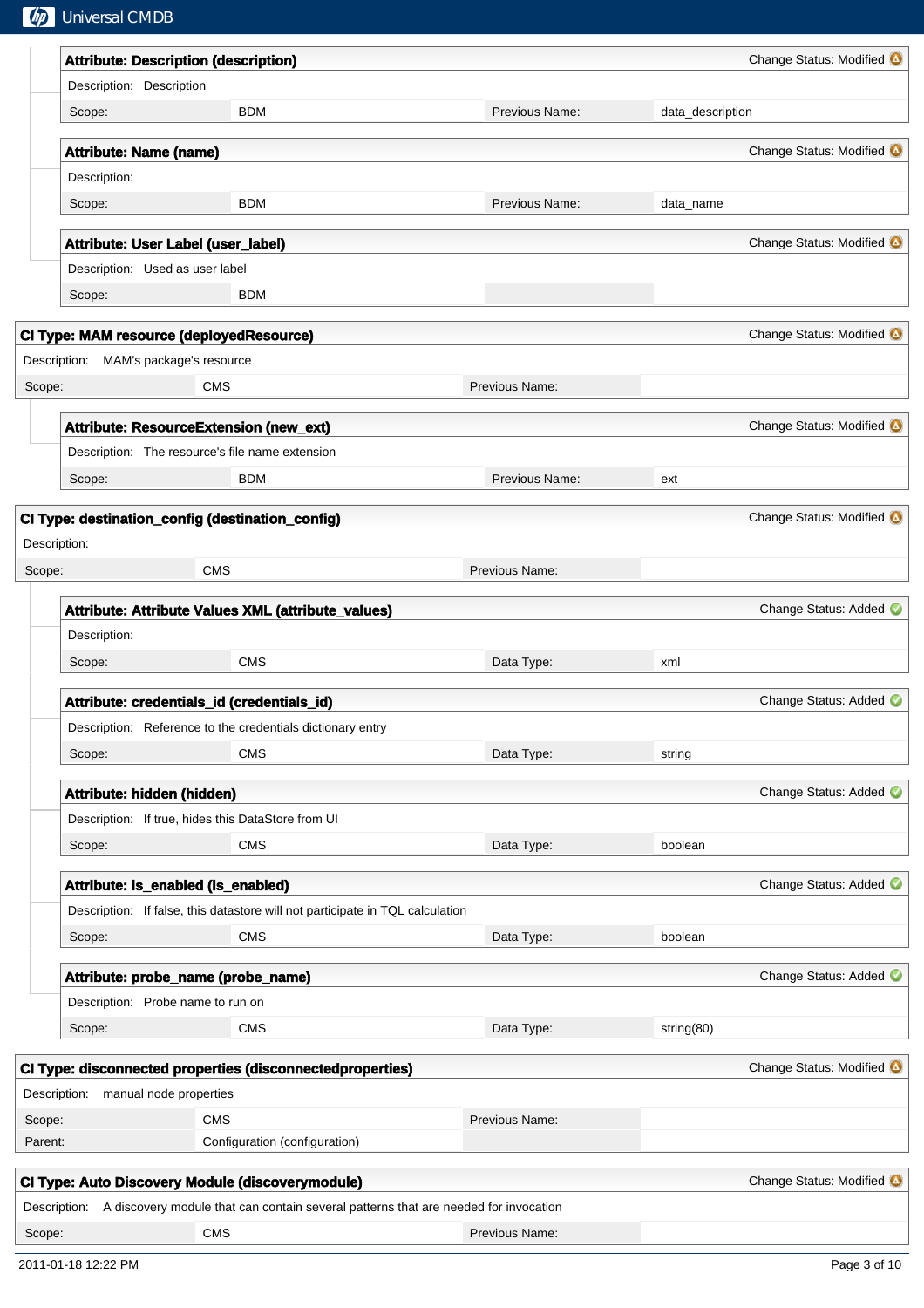|                   |              | <b>Mp</b> Universal CMDB                   |                                                                           |                |             |                         |
|-------------------|--------------|--------------------------------------------|---------------------------------------------------------------------------|----------------|-------------|-------------------------|
|                   |              |                                            | Attribute: Path (discoverymodule_path)                                    |                |             | Change Status: Added    |
|                   | Qualifiers:  |                                            | Description: Discovery Module path in modules tree<br>Added: UNIQUE_INDEX |                |             |                         |
|                   | Scope:       |                                            | <b>CMS</b>                                                                | Data Type:     | string(900) |                         |
|                   |              |                                            | <b>CI Type: Discovery Resource (discoveryresource)</b>                    |                |             | Change Status: Modified |
|                   | Description: |                                            | Discovery Internal Configuration Resource                                 |                |             |                         |
| Scope:            |              |                                            | <b>CMS</b>                                                                | Previous Name: |             |                         |
|                   |              |                                            | Attribute: resource_ext (resource_ext)                                    |                |             | Change Status: Modified |
|                   |              |                                            | Description: The resource's file name extension                           |                |             |                         |
|                   | Scope:       |                                            | <b>CMS</b>                                                                | Previous Name: | ext         |                         |
|                   |              | <b>CI Type: Event Base (eventbase)</b>     |                                                                           |                |             | Change Status: Modified |
|                   |              | Description: event base                    |                                                                           |                |             |                         |
| Scope:            |              |                                            | <b>CMS</b>                                                                | Previous Name: |             |                         |
| Parent:           |              |                                            | Configuration (configuration)                                             |                |             |                         |
|                   |              |                                            | CI Type: eventmessage (eventmessage)                                      |                |             | Change Status: Modified |
|                   |              | Description: A MAM jms message             |                                                                           |                |             |                         |
| Scope:            |              |                                            | <b>CMS</b>                                                                | Previous Name: |             |                         |
| Parent:           |              |                                            | Configuration (configuration)                                             |                |             |                         |
|                   |              | <b>CI Type: eventrules (eventrules)</b>    |                                                                           |                |             | Change Status: Modified |
|                   |              | Description: A MAM event system rule       |                                                                           |                |             |                         |
| Scope:            |              |                                            | <b>CMS</b>                                                                | Previous Name: |             |                         |
| Parent:           |              |                                            | Configuration (configuration)                                             |                |             |                         |
|                   |              |                                            | <b>CI Type: eventtimerules (eventtimerules)</b>                           |                |             | Change Status: Modified |
|                   | Description: | A MAM event system rule                    |                                                                           |                |             |                         |
| Scope:            |              |                                            | <b>CMS</b>                                                                | Previous Name: |             |                         |
| Parent:           |              |                                            | Configuration (configuration)                                             |                |             |                         |
|                   |              |                                            |                                                                           |                |             |                         |
|                   |              |                                            | CI Type: eventtopologyrules (eventtopologyrules)                          |                |             | Change Status: Modified |
|                   |              | Description: a correlation rule definition |                                                                           |                |             |                         |
| Scope:<br>Parent: |              |                                            | <b>CMS</b><br>Configuration (configuration)                               | Previous Name: |             |                         |
|                   |              |                                            |                                                                           |                |             |                         |
|                   |              | CI Type: folder (folder)                   |                                                                           |                |             | Change Status: Modified |
| Description:      |              |                                            |                                                                           |                |             |                         |
| Scope:            |              |                                            | <b>CMS</b>                                                                | Previous Name: |             |                         |
| Parent:           |              |                                            | Configuration (configuration)                                             |                |             |                         |
|                   |              |                                            | CI Type: hierarchical properties (hierarchicalproperties)                 |                |             | Change Status: Modified |
| Description:      |              | node manual properties                     |                                                                           |                |             |                         |
| Scope:            |              |                                            | <b>CMS</b>                                                                | Previous Name: |             |                         |
| Parent:           |              |                                            | Configuration (configuration)                                             |                |             |                         |
|                   |              |                                            | CI Type: InfrastructureElement (infrastructure_element)                   |                |             | Change Status: Modified |
| Description:      |              |                                            | Infrastructure Element CI Types.                                          |                |             |                         |
| Scope:            |              |                                            | <b>BDM</b>                                                                | Previous Name: | system      |                         |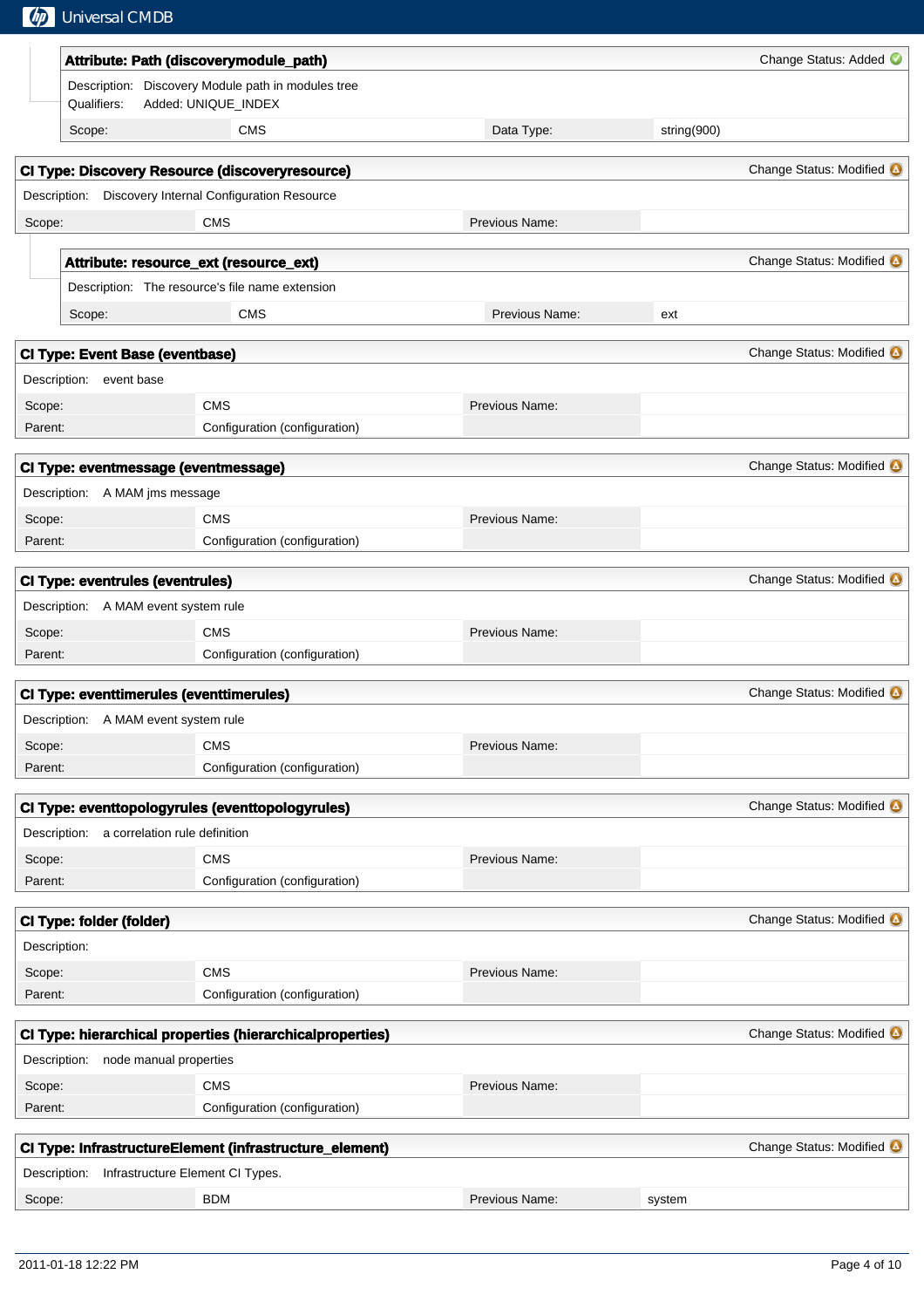|              | <b>Mp</b> Universal CMDB                         |                                                                    |                |                |                                  |
|--------------|--------------------------------------------------|--------------------------------------------------------------------|----------------|----------------|----------------------------------|
|              | <b>CI Type: input (input)</b>                    |                                                                    |                |                | Change Status: Modified          |
|              | Description: A MAM event system action/job input |                                                                    |                |                |                                  |
| Scope:       |                                                  | <b>CMS</b>                                                         | Previous Name: |                |                                  |
| Parent:      |                                                  | Configuration (configuration)                                      |                |                |                                  |
|              |                                                  |                                                                    |                |                |                                  |
|              | <b>CI Type: instruction (instruction)</b>        |                                                                    |                |                | Change Status: Modified <b>O</b> |
|              | Description: A MAM event system job instruction  |                                                                    |                |                |                                  |
| Scope:       |                                                  | <b>CMS</b>                                                         | Previous Name: |                |                                  |
| Parent:      |                                                  | Configuration (configuration)                                      |                |                |                                  |
|              | CI Type: internalid (internalid)                 |                                                                    |                |                | Change Status: Modified          |
| Description: |                                                  |                                                                    |                |                |                                  |
| Scope:       |                                                  | <b>CMS</b>                                                         | Previous Name: |                |                                  |
| Parent:      |                                                  | Configuration (configuration)                                      |                |                |                                  |
|              |                                                  |                                                                    |                |                |                                  |
|              | CI Type: job (job)                               |                                                                    |                |                | Change Status: Modified          |
|              | Description: An executable task at MAM scheduler |                                                                    |                |                |                                  |
| Scope:       |                                                  | <b>CMS</b>                                                         | Previous Name: |                |                                  |
| Parent:      |                                                  | Configuration (configuration)                                      |                |                |                                  |
|              | CI Type: key (key)                               |                                                                    |                |                | Change Status: Modified          |
| Description: |                                                  |                                                                    |                |                |                                  |
| Scope:       |                                                  | <b>CMS</b>                                                         | Previous Name: |                |                                  |
| Parent:      |                                                  | Configuration (configuration)                                      |                |                |                                  |
|              |                                                  |                                                                    |                |                |                                  |
|              | CI Type: Managed Object (managed_object)         |                                                                    |                |                | Change Status: Modified          |
|              | all managed object types<br>Description:         |                                                                    |                |                |                                  |
| Scope:       |                                                  | <b>BDM</b>                                                         | Previous Name: |                |                                  |
|              |                                                  | Attribute: TenantOwner (TenantOwner)                               |                |                | Change Status: Added             |
|              | Description: The Tenant Owner ID                 |                                                                    |                |                |                                  |
|              | Scope:                                           | CMS                                                                | Data Type:     | string(32)     |                                  |
|              |                                                  |                                                                    |                |                |                                  |
|              |                                                  | <b>Attribute: TenantsUses (TenantsUses)</b>                        |                |                | Change Status: Added             |
|              |                                                  | Description: The IDs of the Tenants who are associated with the CI |                |                |                                  |
|              | Scope:                                           | <b>CMS</b>                                                         | Data Type:     | string_list    |                                  |
|              |                                                  |                                                                    |                |                | Change Status: Modified <b>O</b> |
|              |                                                  | CI Type: Managed Relationship (managed_relationship)               |                |                |                                  |
|              | Description: All managed relationships           |                                                                    |                |                |                                  |
| Scope:       |                                                  | <b>BDM</b>                                                         | Previous Name: | it_world_links |                                  |
|              | CI Type: map layer (maplayer)                    |                                                                    |                |                | Change Status: Modified          |
|              | Description:<br>map layer                        |                                                                    |                |                |                                  |
| Scope:       |                                                  | <b>CMS</b>                                                         | Previous Name: |                |                                  |
| Parent:      |                                                  | Configuration (configuration)                                      |                |                |                                  |
|              |                                                  |                                                                    |                |                |                                  |
|              | CI Type: messagecatalog (messagecatalog)         |                                                                    |                |                | Change Status: Modified <b>O</b> |
| Description: |                                                  |                                                                    |                |                |                                  |
| Scope:       |                                                  | <b>CMS</b>                                                         | Previous Name: |                |                                  |
| Parent:      |                                                  | Configuration (configuration)                                      |                |                |                                  |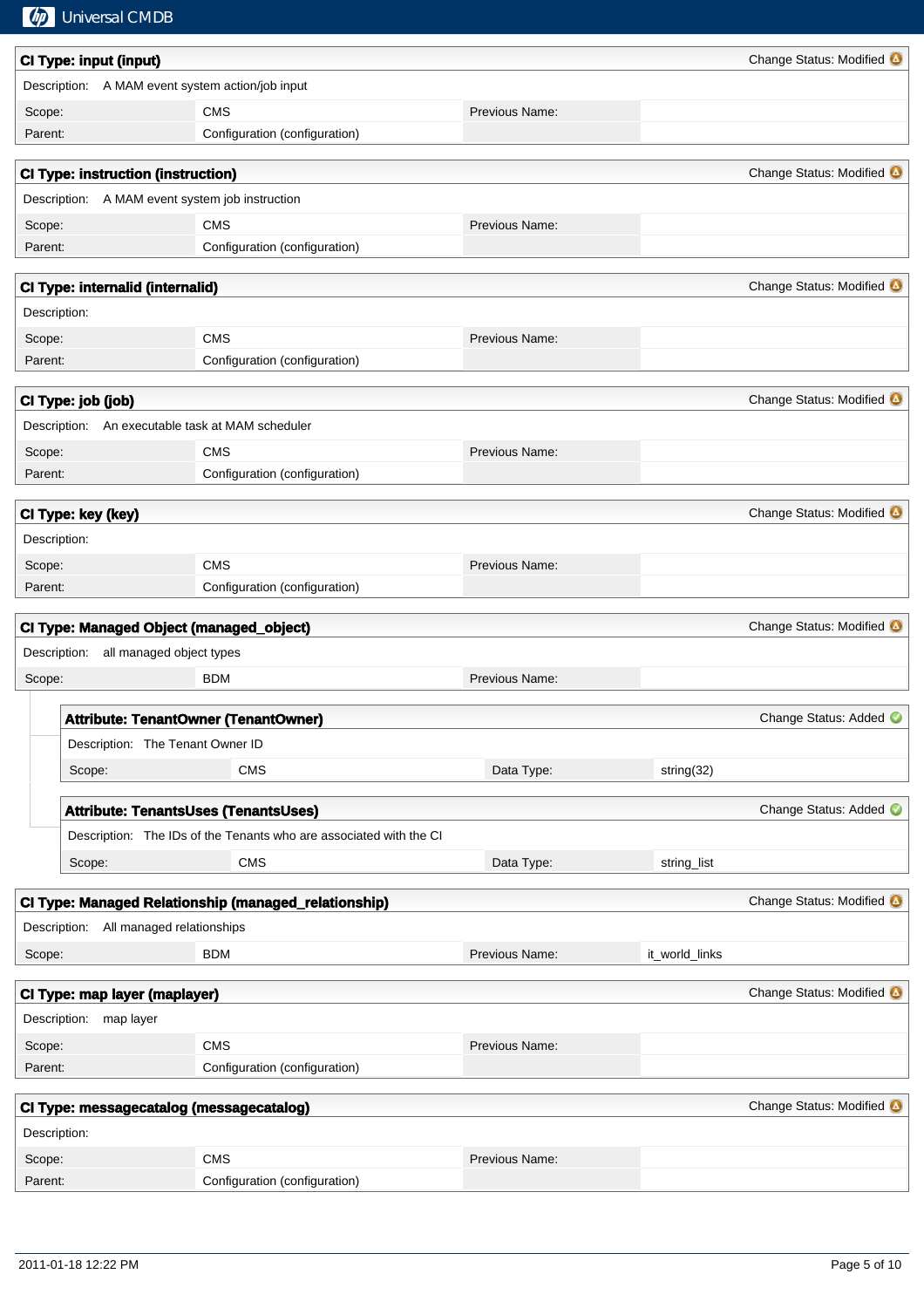| <b>CI Type: output (output)</b>                 |                                                                 |                | Change Status: Modified O        |
|-------------------------------------------------|-----------------------------------------------------------------|----------------|----------------------------------|
|                                                 | Description: A MAM event system action/job output               |                |                                  |
| Scope:                                          | <b>CMS</b>                                                      | Previous Name: |                                  |
| Parent:                                         | Configuration (configuration)                                   |                |                                  |
| CI Type: param (param)                          |                                                                 |                | Change Status: Modified          |
|                                                 | Description: A MAM event system condition parameter             |                |                                  |
| Scope:                                          | <b>CMS</b>                                                      | Previous Name: |                                  |
| Parent:                                         | Configuration (configuration)                                   |                |                                  |
|                                                 | CI Type: paramdefinition (paramdefinition)                      |                | Change Status: Modified          |
|                                                 | Description: Defines a parameter for Action in MAM event system |                |                                  |
| Scope:                                          | <b>CMS</b>                                                      | Previous Name: |                                  |
| Parent:                                         | Configuration (configuration)                                   |                |                                  |
| CI Type: profile (profile)                      |                                                                 |                | Change Status: Modified <b>O</b> |
| Description:                                    |                                                                 |                |                                  |
| Scope:                                          | <b>CMS</b>                                                      | Previous Name: |                                  |
| Parent:                                         | Configuration (configuration)                                   |                |                                  |
|                                                 | CI Type: providerrepository (providerrepository)                |                | Change Status: Modified          |
| Description:                                    |                                                                 |                |                                  |
| Scope:                                          | <b>CMS</b>                                                      | Previous Name: |                                  |
| Parent:                                         | Configuration (configuration)                                   |                |                                  |
|                                                 |                                                                 |                |                                  |
| CI Type: report (report)                        |                                                                 |                | Change Status: Modified          |
| Description:                                    |                                                                 |                |                                  |
| Scope:                                          | <b>CMS</b>                                                      | Previous Name: |                                  |
| Parent:                                         | Configuration (configuration)                                   |                |                                  |
| CI Type: reportcolumn (reportcolumn)            |                                                                 |                | Change Status: Modified O        |
| Description:                                    |                                                                 |                |                                  |
| Scope:                                          | <b>CMS</b>                                                      | Previous Name: |                                  |
| Parent:                                         | Configuration (configuration)                                   |                |                                  |
| CI Type: reportfuncdef (reportfuncdef)          |                                                                 |                | Change Status: Modified          |
| Description:                                    |                                                                 |                |                                  |
| Scope:                                          | <b>CMS</b>                                                      | Previous Name: |                                  |
| Parent:                                         | Configuration (configuration)                                   |                |                                  |
|                                                 | CI Type: reportfuncparamdef (reportfuncparamdef)                |                | Change Status: Modified          |
| Description:                                    |                                                                 |                |                                  |
| Scope:                                          | CMS                                                             | Previous Name: |                                  |
| Parent:                                         | Configuration (configuration)                                   |                |                                  |
| <b>CI Type: reportfunction (reportfunction)</b> |                                                                 |                | Change Status: Modified          |
| Description:                                    |                                                                 |                |                                  |
| Scope:                                          | <b>CMS</b>                                                      | Previous Name: |                                  |
| Parent:                                         | Configuration (configuration)                                   |                |                                  |
|                                                 |                                                                 |                |                                  |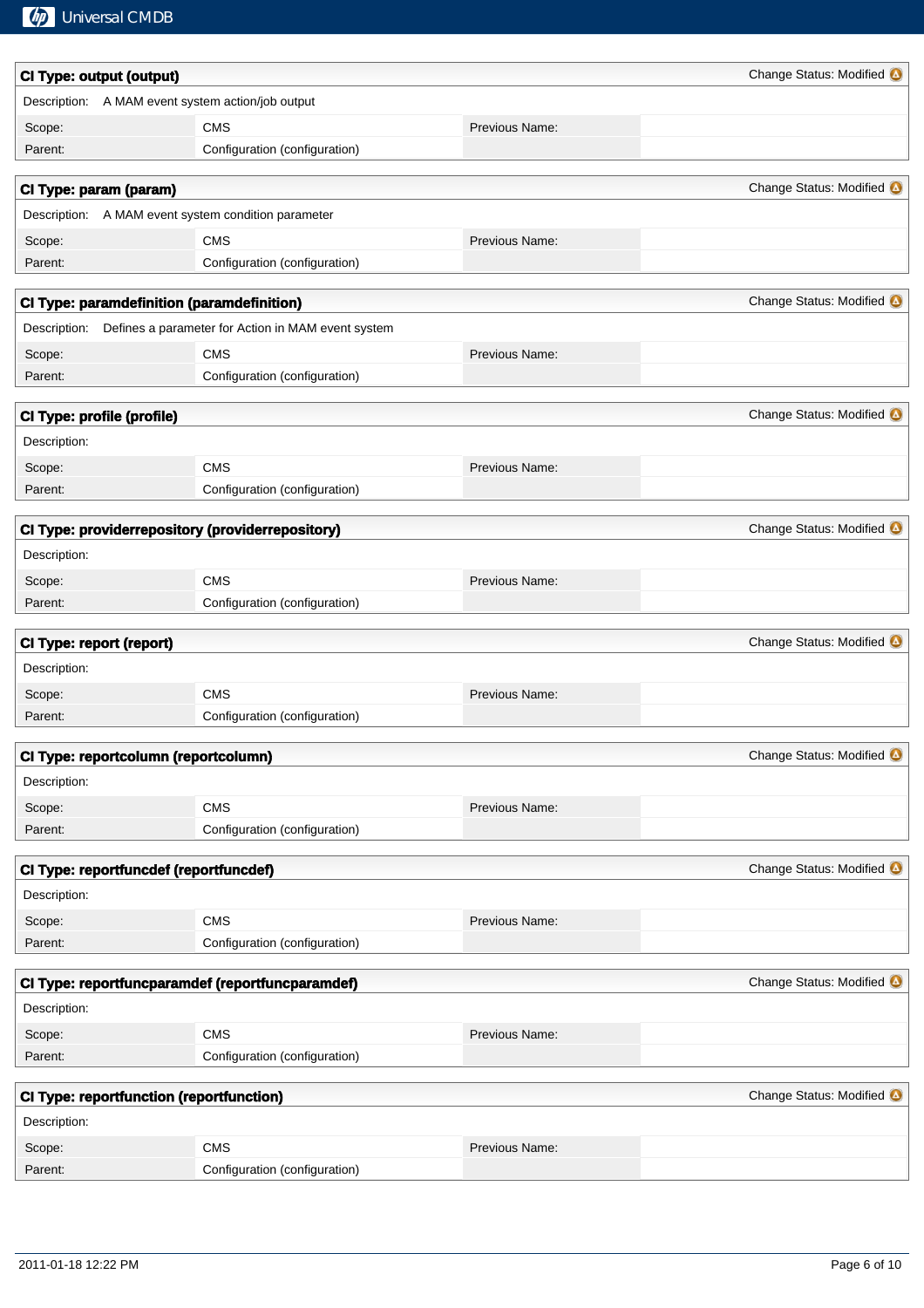|                   |                                              | CI Type: reportfunctionparam (reportfunctionparam)                                                   |                | Change Status: Modified          |
|-------------------|----------------------------------------------|------------------------------------------------------------------------------------------------------|----------------|----------------------------------|
| Description:      |                                              |                                                                                                      |                |                                  |
| Scope:            |                                              | <b>CMS</b>                                                                                           | Previous Name: |                                  |
| Parent:           |                                              | Configuration (configuration)                                                                        |                |                                  |
|                   | CI Type: reportnode (reportnode)             |                                                                                                      |                | Change Status: Modified          |
|                   |                                              |                                                                                                      |                |                                  |
| Description:      |                                              |                                                                                                      |                |                                  |
| Scope:<br>Parent: |                                              | <b>CMS</b><br>Configuration (configuration)                                                          | Previous Name: |                                  |
|                   |                                              |                                                                                                      |                |                                  |
|                   | CI Type: reportrule (reportrule)             |                                                                                                      |                | Change Status: Modified @        |
| Description:      |                                              |                                                                                                      |                |                                  |
| Scope:            |                                              | <b>CMS</b>                                                                                           | Previous Name: |                                  |
| Parent:           |                                              | Configuration (configuration)                                                                        |                |                                  |
|                   | CI Type: Root (root)                         |                                                                                                      |                | Change Status: Modified          |
| Description:      |                                              |                                                                                                      |                |                                  |
| Scope:            |                                              | <b>CMS</b>                                                                                           | Previous Name: |                                  |
|                   |                                              |                                                                                                      |                |                                  |
|                   |                                              | Attribute: CreateTime (create_time)                                                                  |                | Change Status: Modified          |
|                   |                                              | Description: When was this CI created                                                                |                |                                  |
|                   | Scope:                                       | <b>BDM</b>                                                                                           | Previous Name: | root_createtime                  |
|                   |                                              |                                                                                                      |                |                                  |
|                   |                                              | Attribute: LastModifiedTime (last_modified_time)                                                     |                | Change Status: Modified          |
|                   |                                              | Description: When was this CI last updated                                                           |                |                                  |
|                   | Scope:                                       | <b>BDM</b>                                                                                           | Previous Name: | root_updatetime                  |
|                   |                                              | Attribute: Actual Deletion Period (root_actualdeletionperiod)                                        |                | Change Status: Modified @        |
|                   |                                              | Description: What is the period after the CI will be deleted                                         |                |                                  |
|                   | Qualifiers:                                  | Added: HIDDEN_ATTRIBUTE                                                                              |                |                                  |
|                   | Scope:                                       | <b>CMS</b>                                                                                           |                |                                  |
|                   |                                              | Attribute: Container (root_container)                                                                |                | Change Status: Modified          |
|                   | Description: Container CI of this CI         |                                                                                                      |                |                                  |
|                   |                                              | CMS                                                                                                  |                |                                  |
|                   | Scope:                                       |                                                                                                      |                |                                  |
|                   |                                              | Attribute: Deletion Candidate Period (root_deletioncandidateperiod)                                  |                | Change Status: Modified <b>O</b> |
|                   | Qualifiers:                                  | Description: What is the period after the CI will be candidate for delete<br>Added: HIDDEN_ATTRIBUTE |                |                                  |
|                   | Scope:                                       | <b>CMS</b>                                                                                           |                |                                  |
|                   |                                              |                                                                                                      |                |                                  |
|                   |                                              | Attribute: Enable Aging (root_enableageing)                                                          |                | Change Status: Modified          |
|                   | Description: Is aging enabled<br>Qualifiers: | Added: HIDDEN_ATTRIBUTE                                                                              |                |                                  |
|                   | Scope:                                       | <b>CMS</b>                                                                                           |                |                                  |
|                   |                                              |                                                                                                      |                |                                  |
|                   | CI Type: rules (rules)                       |                                                                                                      |                | Change Status: Modified          |
|                   | Description: A MAM event system rule         |                                                                                                      |                |                                  |
| Scope:            |                                              | <b>CMS</b>                                                                                           | Previous Name: |                                  |
| Parent:           |                                              | Configuration (configuration)                                                                        |                |                                  |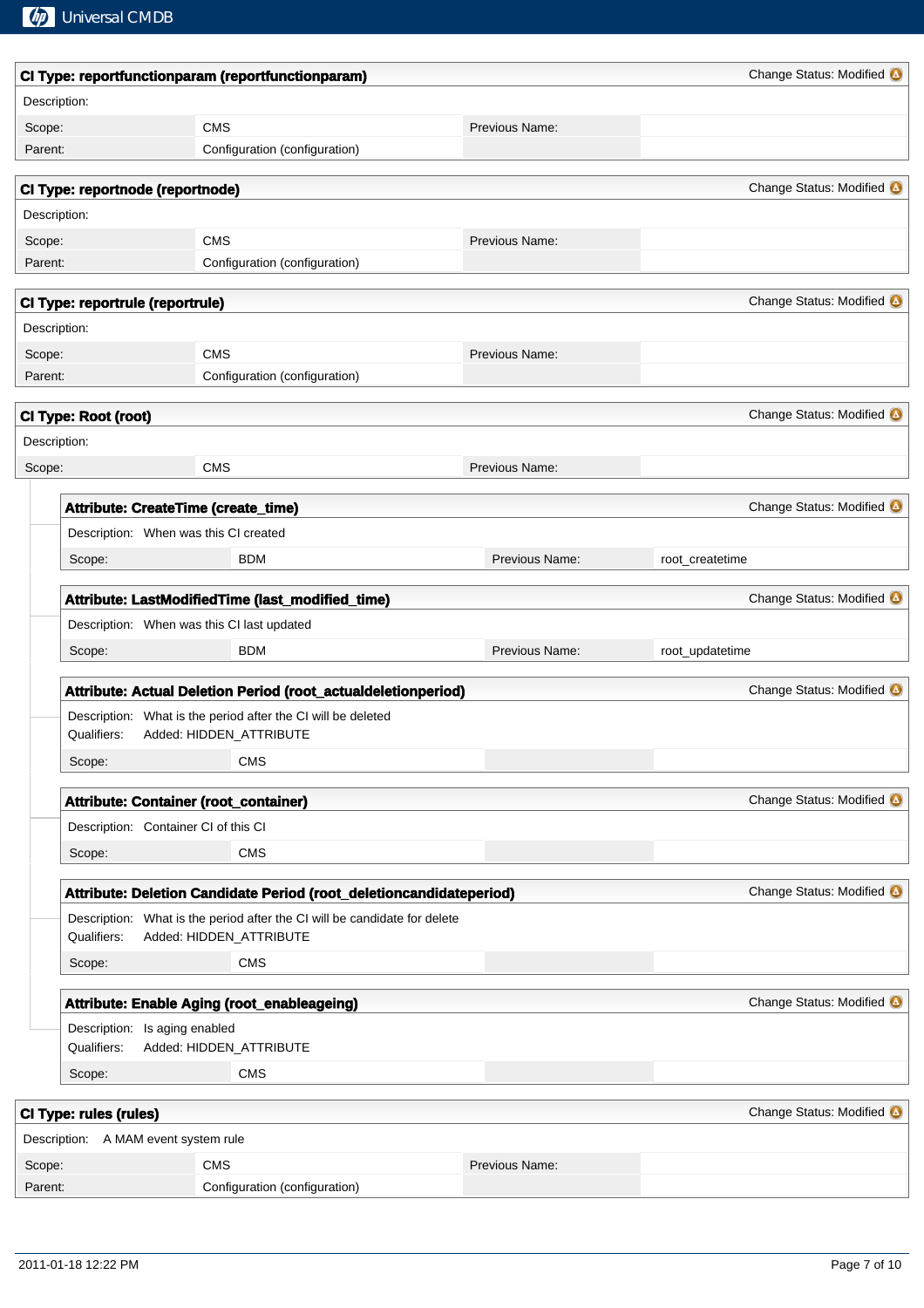|                               | CI Type: scheduler_job (scheduler_job)    |                                                                                                                                       |                |            | Change Status: Modified |
|-------------------------------|-------------------------------------------|---------------------------------------------------------------------------------------------------------------------------------------|----------------|------------|-------------------------|
|                               | Description: A MAM scheduler job          |                                                                                                                                       |                |            |                         |
| Scope:                        |                                           | <b>CMS</b>                                                                                                                            | Previous Name: |            |                         |
| Parent:                       |                                           | Configuration (configuration)                                                                                                         |                |            |                         |
|                               |                                           |                                                                                                                                       |                |            |                         |
|                               | CI Type: schedulerjob (schedulerjob)      |                                                                                                                                       |                |            | Change Status: Modified |
|                               | Description: A MAM scheduler job          |                                                                                                                                       |                |            |                         |
| Scope:                        |                                           | <b>CMS</b>                                                                                                                            | Previous Name: |            |                         |
| Parent:                       |                                           | Configuration (configuration)                                                                                                         |                |            |                         |
|                               | <b>CI Type: subchart (subchart)</b>       |                                                                                                                                       |                |            | Change Status: Modified |
| Description:                  |                                           |                                                                                                                                       |                |            |                         |
| Scope:                        |                                           | <b>CMS</b>                                                                                                                            | Previous Name: |            |                         |
| Parent:                       |                                           | Configuration (configuration)                                                                                                         |                |            |                         |
|                               |                                           |                                                                                                                                       |                |            |                         |
|                               | <b>CI Type: timerules (timerules)</b>     |                                                                                                                                       |                |            | Change Status: Modified |
|                               | Description: A MAM event system time rule |                                                                                                                                       |                |            |                         |
| Scope:                        |                                           | <b>CMS</b>                                                                                                                            | Previous Name: |            |                         |
| Parent:                       |                                           | Configuration (configuration)                                                                                                         |                |            |                         |
|                               |                                           |                                                                                                                                       |                |            |                         |
|                               |                                           | CI Type: triggercondition (triggercondition)                                                                                          |                |            | Change Status: Modified |
|                               |                                           | Description: a condition on the trigger of the correlation, a threshold for activation of the correlation, and some other definitions |                |            |                         |
| Scope:                        |                                           | <b>CMS</b>                                                                                                                            | Previous Name: |            |                         |
| Parent:                       |                                           | Configuration (configuration)                                                                                                         |                |            |                         |
|                               | CI Type: triggernodes (triggernodes)      |                                                                                                                                       |                |            | Change Status: Modified |
|                               |                                           | Description: description of a trigger in a correlation rule                                                                           |                |            |                         |
| Scope:                        |                                           | <b>CMS</b>                                                                                                                            | Previous Name: |            |                         |
| Parent:                       |                                           | Configuration (configuration)                                                                                                         |                |            |                         |
|                               |                                           |                                                                                                                                       |                |            |                         |
| <b>CI Type: Usage (usage)</b> |                                           |                                                                                                                                       |                |            | Change Status: Modified |
| Description:                  | Monitor system Relationships              |                                                                                                                                       |                |            |                         |
| Scope:                        |                                           | <b>BDM</b>                                                                                                                            | Previous Name: | depends_on |                         |
| Parent:                       |                                           | Dependency (dependency)                                                                                                               |                |            |                         |
|                               | CI Type: userfilter (userfilter)          |                                                                                                                                       |                |            | Change Status: Modified |
| Description:                  |                                           |                                                                                                                                       |                |            |                         |
| Scope:                        |                                           | <b>CMS</b>                                                                                                                            | Previous Name: |            |                         |
| Parent:                       |                                           | Configuration (configuration)                                                                                                         |                |            |                         |
|                               |                                           |                                                                                                                                       |                |            |                         |
|                               | <b>CI Type: Containment (containment)</b> |                                                                                                                                       |                |            | Change Status: Modified |
| Description:                  |                                           |                                                                                                                                       |                |            |                         |
| Scope:                        |                                           | <b>BDM</b>                                                                                                                            | Previous Name: | contains   |                         |
| Parent:                       |                                           | Managed Relationship<br>(managed_relationship)                                                                                        |                |            |                         |
|                               |                                           | CI Type: reconciliation_configuration (reconciliation_configuration)                                                                  |                |            | Change Status: Removed  |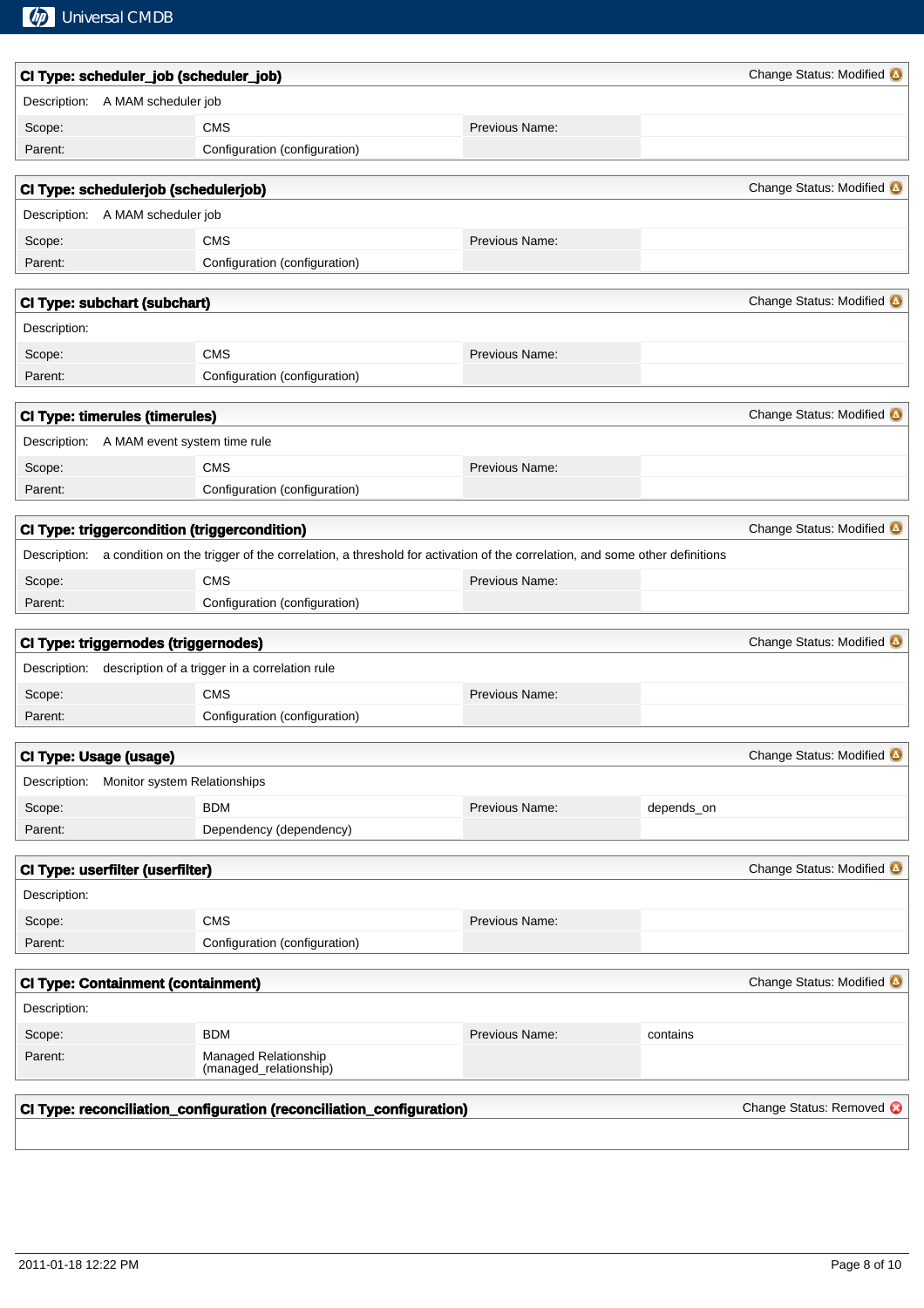## 2. UCMDB Class Model Deprectation

This section includes all CITs and attributes that are marked as deprecated in version 9.00. "Deprecation" means that this class or attribute will be removed from the class model in future releases. A class or attribute that is marked for deprecation will not be reported to UCMDB by any data population engine. For backward compatibility during upgrade, the class or attribute remains in the class model.

### 2.1 CI Types Deprecation

#### 2.2 Attributes Deprecation

#### **CI Type: ConfigurationItem (configuration\_item)**

#### **Attribute: Country or Province (country)** Change Status: Deprecated **A**

Replacement Details: This info is now reported on the Location CIT